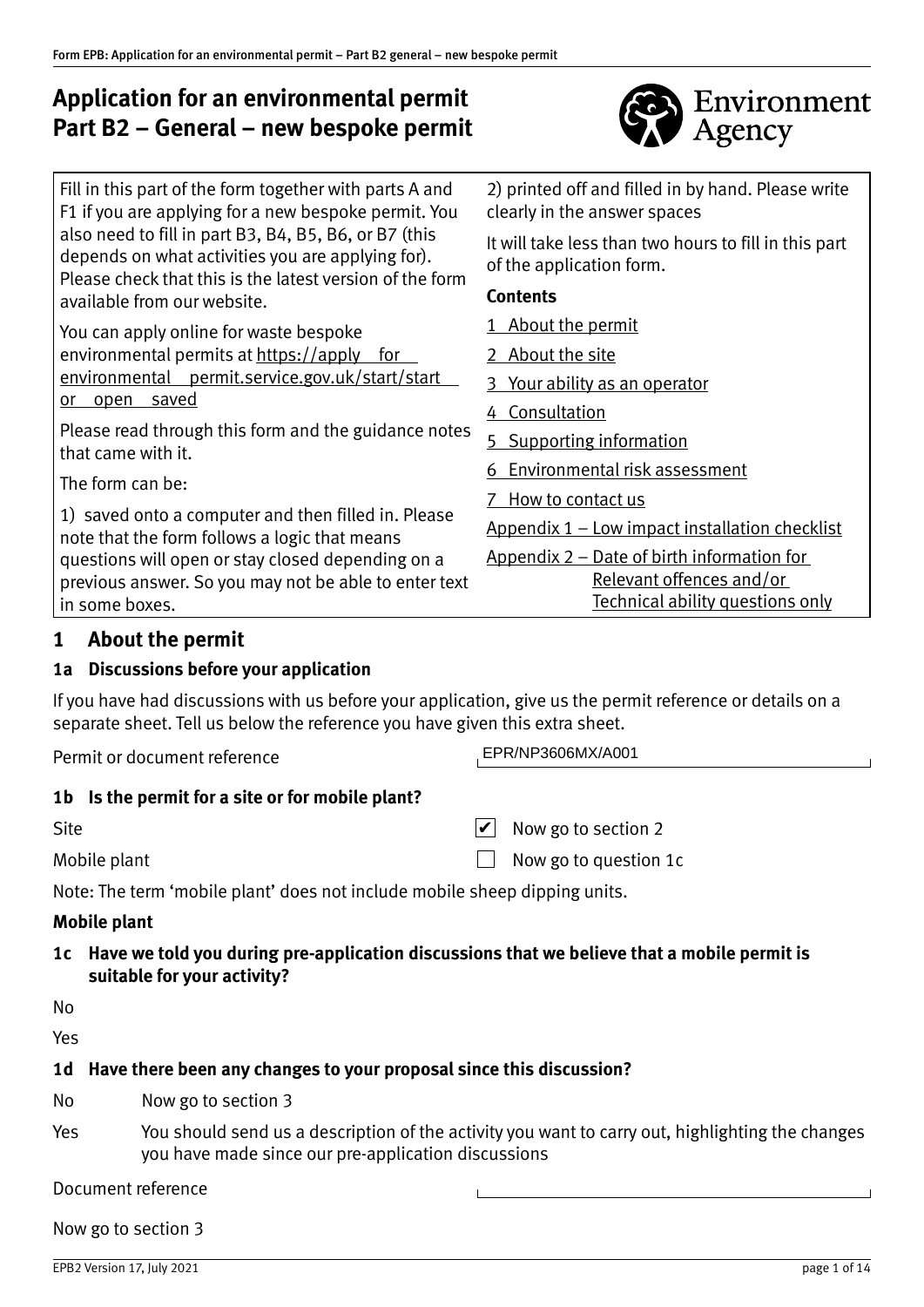## <span id="page-1-0"></span>**2 About the site**

**But not mobile plant**

## **2a What is the site name, address, postcode and national grid reference?**

| Site name                                                                                                             | Saint-Gobain Glass United KingdomLimited         |  |  |
|-----------------------------------------------------------------------------------------------------------------------|--------------------------------------------------|--|--|
| <b>Address</b>                                                                                                        | <b>Weeland Road</b>                              |  |  |
|                                                                                                                       | Goole                                            |  |  |
|                                                                                                                       |                                                  |  |  |
|                                                                                                                       |                                                  |  |  |
| Postcode                                                                                                              | DN140FD                                          |  |  |
| National grid reference for the site<br>(for example, ST 12345 67890)                                                 | SE 56946 23582                                   |  |  |
| 2b What type of regulated facility are you applying for?                                                              |                                                  |  |  |
| Note: if you are applying for more than one regulated facility then go to 2c.                                         |                                                  |  |  |
| Installation                                                                                                          |                                                  |  |  |
| Waste operation                                                                                                       |                                                  |  |  |
| Mining waste operation                                                                                                |                                                  |  |  |
| Water discharge activity                                                                                              |                                                  |  |  |
| Groundwater activity (point source)                                                                                   |                                                  |  |  |
| Groundwater activity (discharge onto land)                                                                            |                                                  |  |  |
| What is the national grid reference for the regulated facility (if only one)?<br>(See the guidance notes on part B2.) |                                                  |  |  |
| As in 2a above                                                                                                        | $\blacktriangledown$                             |  |  |
| Different from that in 2a                                                                                             | Please fill in the national grid reference below |  |  |
| National grid reference for the regulated facility                                                                    |                                                  |  |  |
| Now go to question 2d                                                                                                 |                                                  |  |  |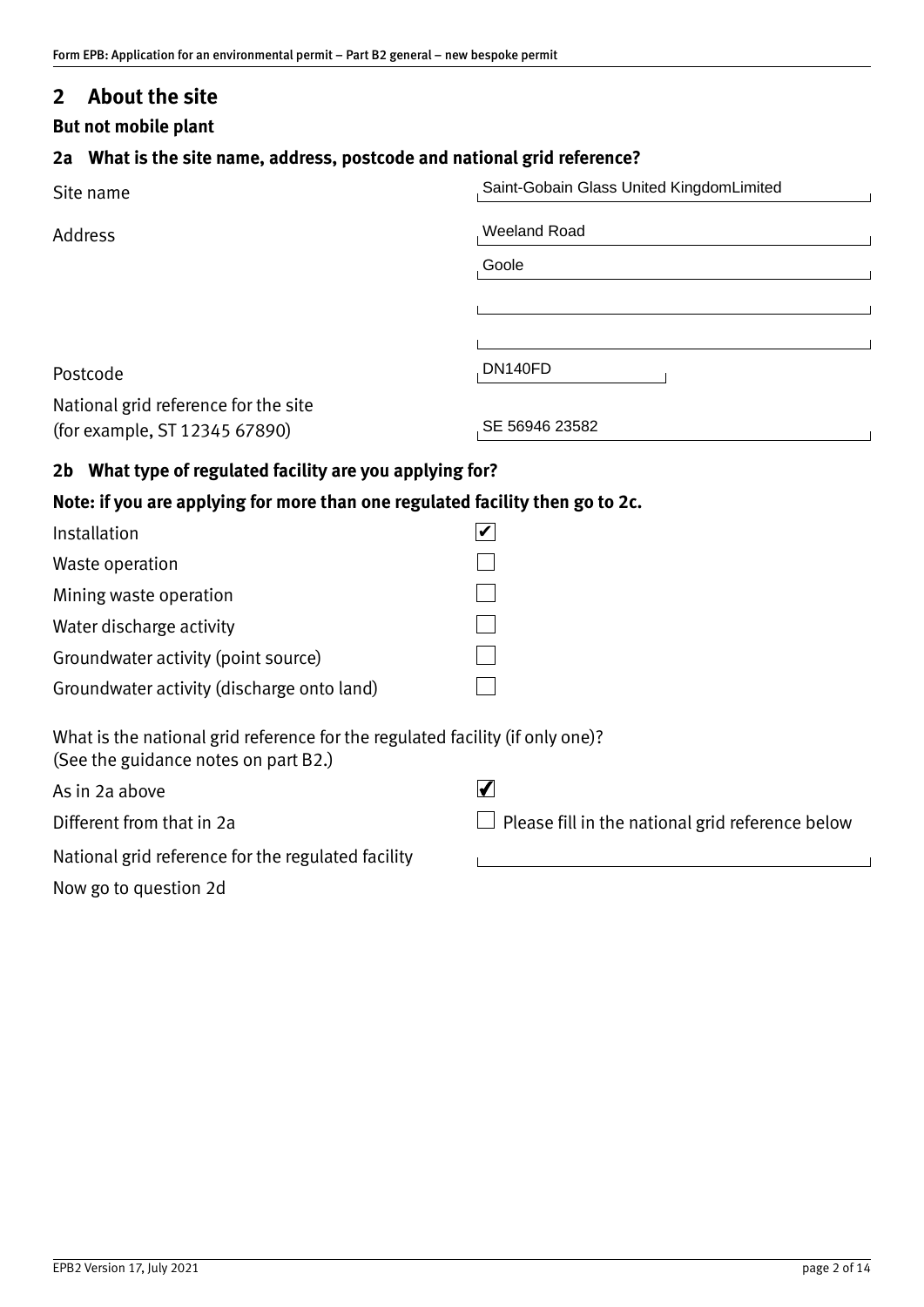## **2 About the site, continued**

**2c If you are applying for more than one regulated facility on your site, what are their types and their grid references?**

See the guidance notes on part B2.

| <b>Regulated facility 1</b> |  |
|-----------------------------|--|
|-----------------------------|--|

| National grid reference                    |  |
|--------------------------------------------|--|
| What is the regulated facility type?       |  |
| Installation                               |  |
| Waste operation                            |  |
| Mining waste operation                     |  |
| Water discharge activity                   |  |
| Groundwater activity (point source)        |  |
| Groundwater activity (discharge onto land) |  |
| <b>Regulated facility 2</b>                |  |
| National grid reference                    |  |
| What is the regulated facility type?       |  |
| Installation                               |  |
| Waste operation                            |  |
| Mining waste operation                     |  |
| Water discharge activity                   |  |
| Groundwater activity (point source)        |  |
| Groundwater activity (discharge onto land) |  |

Use several copies of this page or separate sheets if you have a long list of regulated facilities. Send them to us with your application form. Tell us below the reference you have given these extra sheets.

Document reference

Now go to question 2d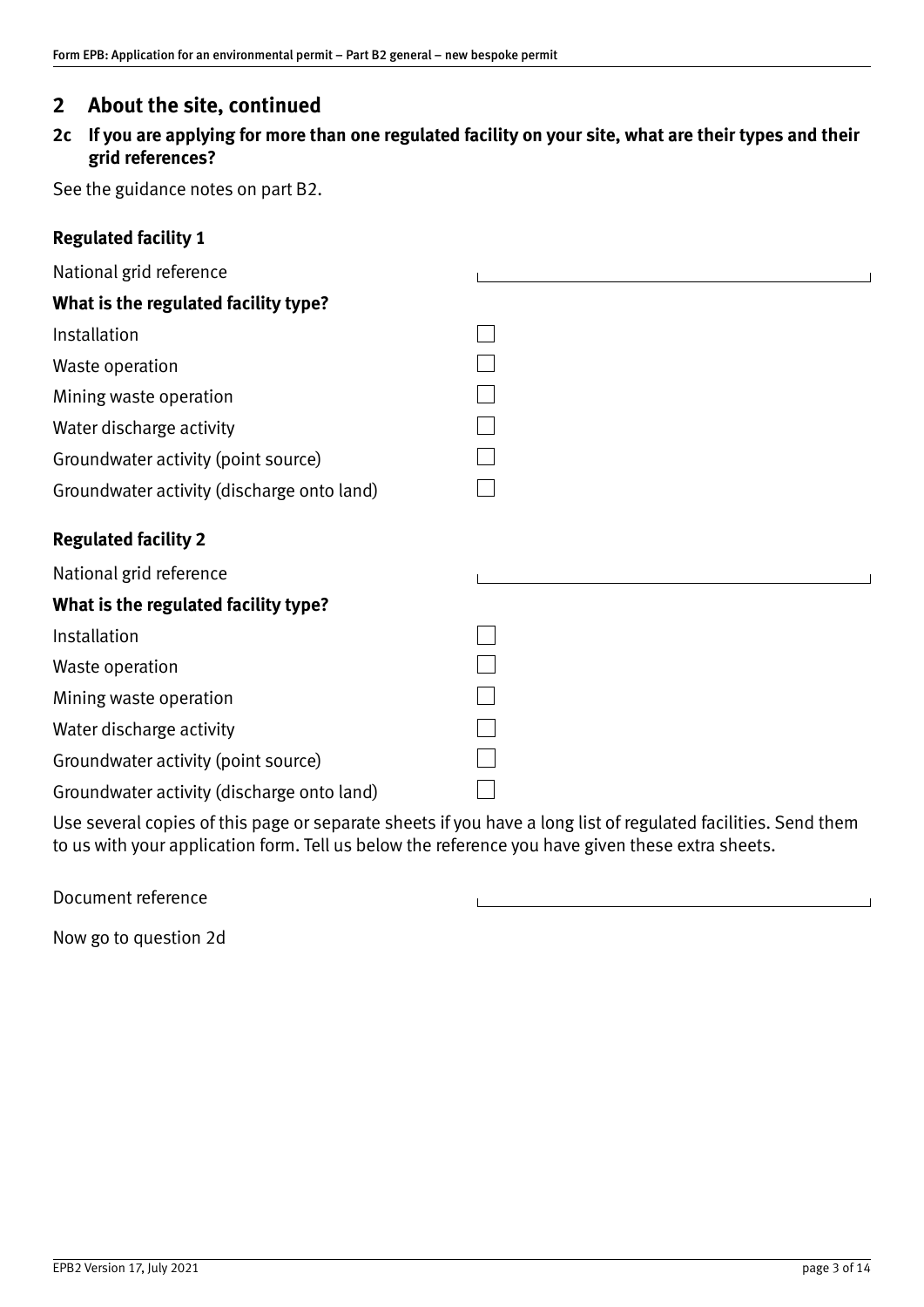## **2 About the site, continued**

## **2d Low impact installations (installations only)**

Are any of the regulated facilities low impact installations?

| No | $\blacksquare$ |                                                                                                              |
|----|----------------|--------------------------------------------------------------------------------------------------------------|
|    |                | Yes $\Box$ If yes, tell us how you meet the conditions for a low impact installation (see the guidance notes |
|    |                | on part $B2 -$ Appendix 1).                                                                                  |

### Document reference

| Tick the box to confirm you have filled in the low   |
|------------------------------------------------------|
| impact installation checklist in appendix 1 for each |
| regulated facility                                   |

#### **2e Treating batteries**

|  |  | Are you planning to treat batteries? (See the guidance notes on part B2.) |  |  |
|--|--|---------------------------------------------------------------------------|--|--|
|  |  |                                                                           |  |  |

Yes  $\Box$  Tell us how you will do this, send us a copy of your explanation and tell us below the reference you have given this explanation

 $\perp$ 

Document reference for the explanation

### **2f Ship recycling**

Is your activity covered by the Ship Recycling Regulations 2015? (See the guidance notes on part B2.)

| <b>No</b> | V |                                                                                                                                                                                     |  |
|-----------|---|-------------------------------------------------------------------------------------------------------------------------------------------------------------------------------------|--|
| Yes       |   | Tell us how you will do this. Please send us a copy of your explanation and your facility<br>recycling plan, and tell us below the reference numbers you have given these documents |  |
|           |   | Document reference for the explanation                                                                                                                                              |  |
|           |   |                                                                                                                                                                                     |  |

Document reference for the facility recycling plan

### **2g Multi‐operator installation**

If the site is a multi-operator site (that is there is more than one operator of the installation) then fill in the table below the application reference for each of the other permits.

#### **Table 1 – Other permit application references**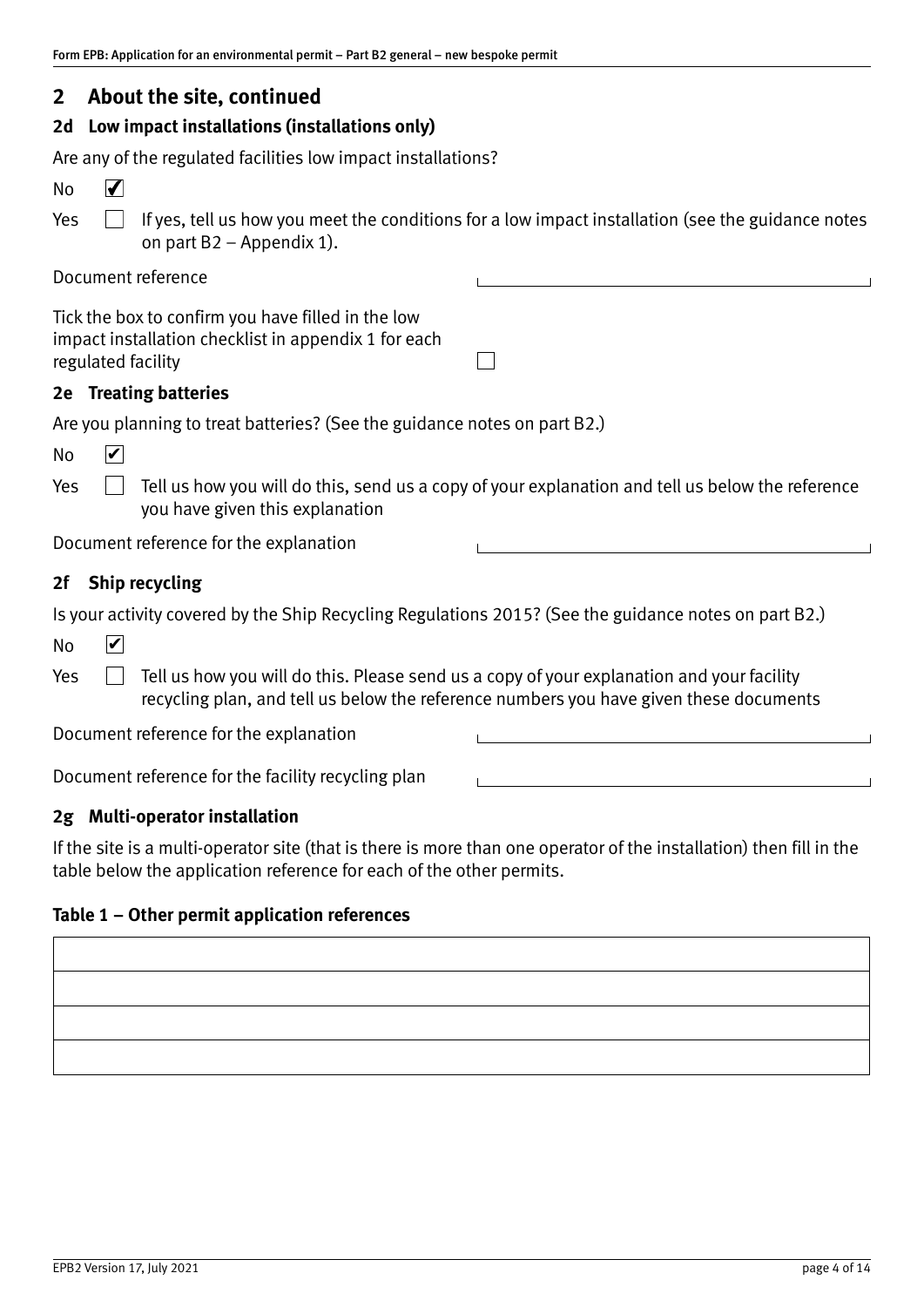## <span id="page-4-0"></span>**3 Your ability as an operator**

If you are only applying for a standalone water discharge or for a groundwater activity, you only have to fill in question 3d.

#### **3a Relevant offences**

Applies to all except standalone surface water discharges and groundwater discharges (see the guidance notes on part B2).

#### **3a1 Have you, or any other relevant person, been convicted of any relevant offence?**

| No $\sqrt{ }$ Now go to question 3b                                                                                                                        |  |
|------------------------------------------------------------------------------------------------------------------------------------------------------------|--|
| Yes $\Box$ Please give details below                                                                                                                       |  |
| Name of the relevant person                                                                                                                                |  |
| Title (Mr, Mrs, Miss and so on)                                                                                                                            |  |
| First name                                                                                                                                                 |  |
| Last name                                                                                                                                                  |  |
| Position held at the time of the offence                                                                                                                   |  |
| Name of the court where the case was dealt with                                                                                                            |  |
| Date of the conviction (DD/MM/YYYY)                                                                                                                        |  |
| Offence and penalty set                                                                                                                                    |  |
| Date any appeal against the conviction will be heard                                                                                                       |  |
| (DD/MM/YYYY)                                                                                                                                               |  |
| If necessary, use a separate sheet to give us details of other relevant offences and tell us below the<br>reference number you have given the extra sheet. |  |

Now go to question 3b

Please also complete the details in Appendix 2.

## **3b Technical ability**

## **Relevant waste operations only (see the guidance notes on part B2).**

Please indicate which of the two schemes you are using to demonstrate you are technically competent to operate your facility and the evidence you have enclosed to demonstrate this.

#### **ESA/EU skills**

Please select one of the following:

| I have enclosed a copy of the current Competence<br>Management System certificate                                                          |  |
|--------------------------------------------------------------------------------------------------------------------------------------------|--|
| or                                                                                                                                         |  |
| We will have a certified Competence Management<br>System within 12 months and have enclosed<br>evidence of the contract with an accredited |  |
| certification body                                                                                                                         |  |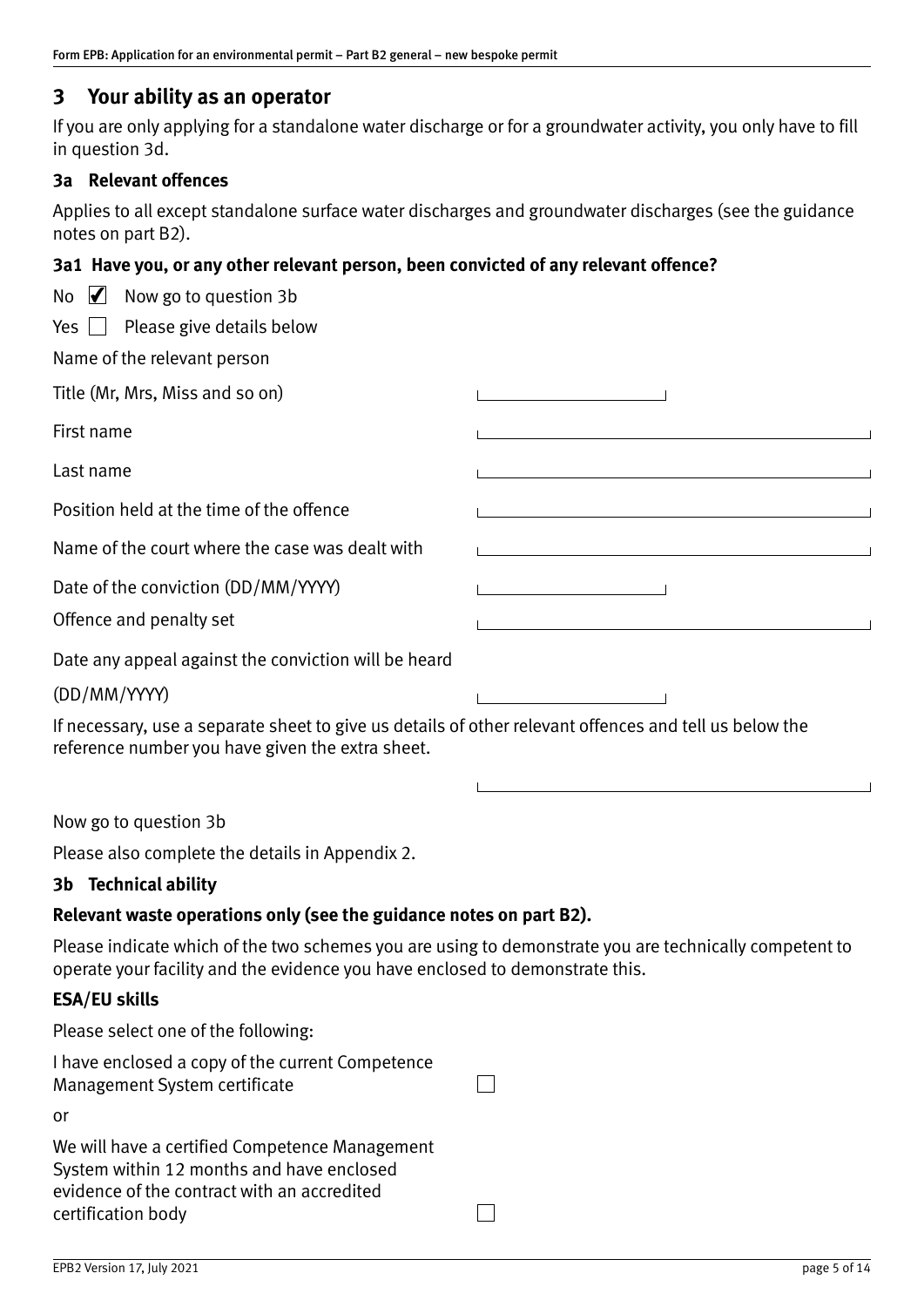## **3 Your ability as an operator, continued**

## **CIWM/WAMITAB scheme**

Your answers below must relate to the person(s) providing technically competent management when the permitted activities start.

Please select **one** of the following:

| $\bullet$ | I have enclosed a copy of:                                                                                                  |                                                                                                        |
|-----------|-----------------------------------------------------------------------------------------------------------------------------|--------------------------------------------------------------------------------------------------------|
|           | $-$ the relevant qualification certificate/s                                                                                |                                                                                                        |
|           | <b>or</b>                                                                                                                   |                                                                                                        |
|           | - evidence of deemed competence                                                                                             |                                                                                                        |
|           | or                                                                                                                          |                                                                                                        |
|           | - Environment Agency assessment                                                                                             |                                                                                                        |
|           | or                                                                                                                          |                                                                                                        |
|           | - evidence of nominated manager status under the transitional provisions for<br>previously exempt activities                |                                                                                                        |
|           | is over two years old:                                                                                                      | and, if deemed competent or Agency-assessed, or nominated manager, or if the original qualification    |
|           | I have enclosed a copy of the relevant current<br>continuing competence certificate/s                                       |                                                                                                        |
| $\bullet$ | The technically competent manager will complete their qualification within four weeks of starting<br>booking as appropriate | the permitted activities and I have enclosed evidence of their registration with WAMITAB or their EPOC |
| $\bullet$ | For medium- and high-risk tier activities other than landfill                                                               |                                                                                                        |

The technically competent manager will complete the qualification within 12 months and I have enclosed evidence of their registration with WAMITAB and, where relevant, EPOC booking. I understand they must complete either four specified units of the relevant qualification or an EPOC within four weeks of the permitted activities commencing  $\square$ 

For each technically competent manager please give the following information. If necessary, use a separate sheet to give us these details and tell us below the document reference you have given the extra sheet.

| Title (Mr, Mrs, Miss and so on) |  |  |  |
|---------------------------------|--|--|--|
| First name                      |  |  |  |
| Last name                       |  |  |  |
| Phone                           |  |  |  |
| Mobile                          |  |  |  |
| Email                           |  |  |  |

Please provide the environmental permit number/s and site address for all other waste activities that the proposed technically competent manager provides technical competence for, including permits held by other operators. Continue on a separate sheet as required.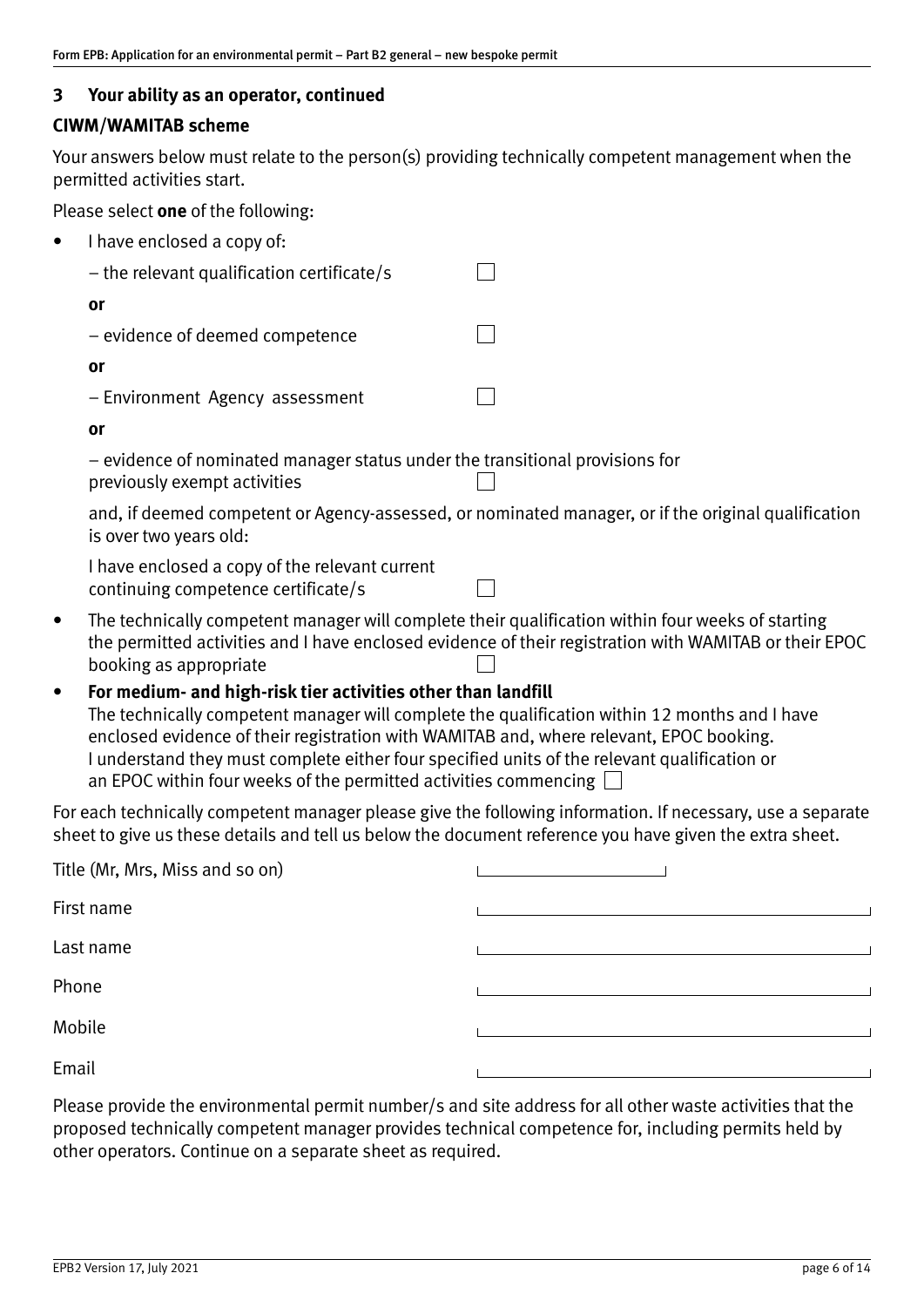#### **3 Your ability as an operator, continued**

| Permit number | Site address | Postcode |
|---------------|--------------|----------|
|               |              |          |
|               |              |          |
|               |              |          |
|               |              |          |

Document reference

Now go to question 3c

Please also complete the details in Appendix 2.

#### **3c Finances**

Installations, waste operations and mining waste operations only.

Please note that if you knowingly or carelessly make a statement that is false or misleading to help you get an environmental permit (for yourself or anyone else), you may be committing an offence under the Environmental Permitting (England and Wales) Regulations 2016.

Do you, or any relevant person, or a company in which you (or they) (or any relevant person) were a relevant person, have current or past bankruptcy or insolvency proceedings against you?

 $N<sub>0</sub>$ 

Yes  $\Box$  Please give details below, including the required set-up costs (including infrastructure), maintenance and clean up costs for the proposed facility against which a credit check may be assessed

We may want to contact a credit reference agency for a report about your business's finances.

#### **Landfill, Category A mining waste facilities and mining waste facilities for hazardous waste only**

How do you plan to make financial provision (to operate a landfill or a mining waste facility you need to show us that you are financially capable of meeting the obligations of closure and aftercare)?

| Renewable bonds                           |  |
|-------------------------------------------|--|
| Cash deposits with the Environment Agency |  |
| Other – provide comprehensive details     |  |
| Document reference                        |  |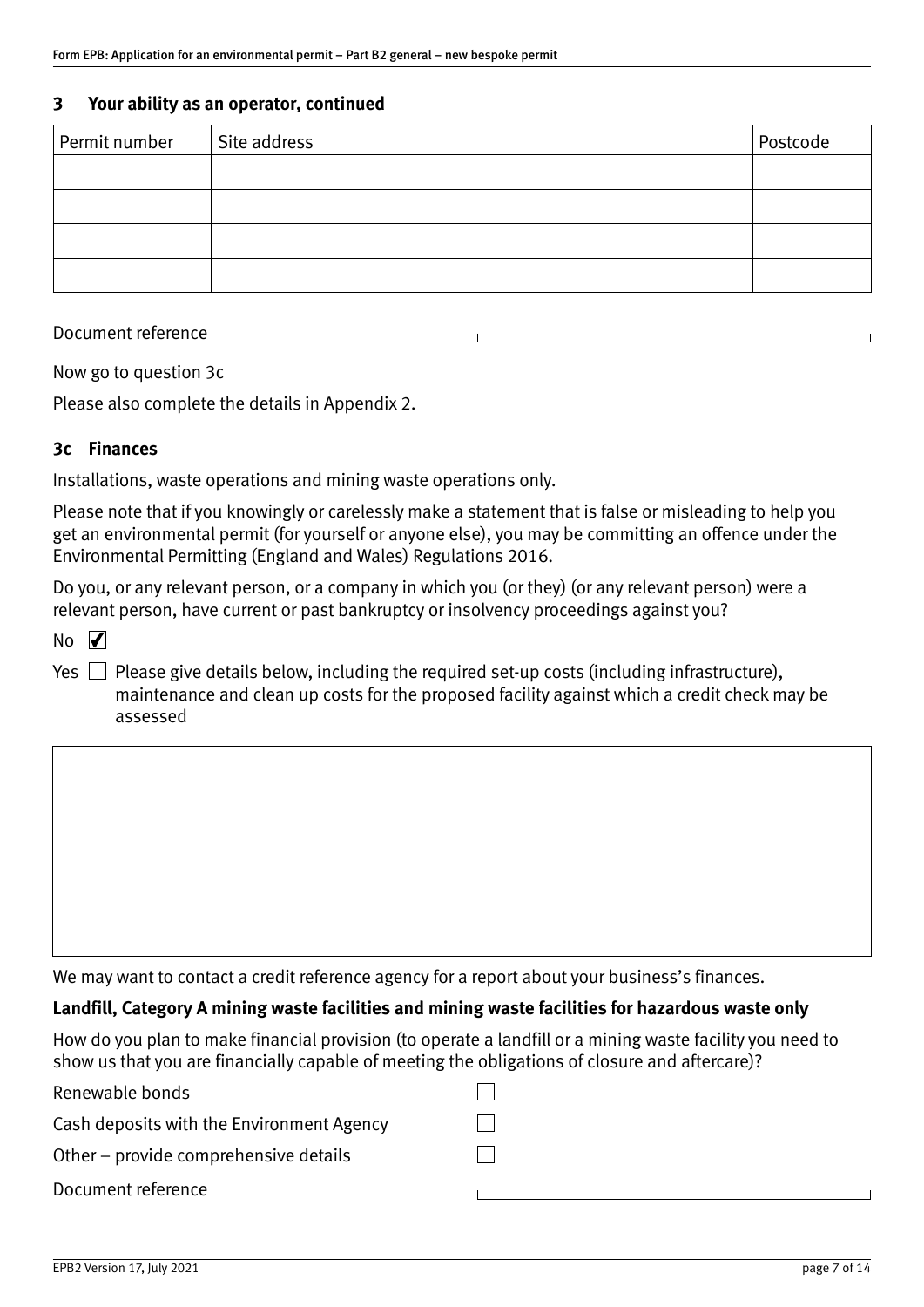### **3 Your ability as an operator, continued**

Provide a cost profile and expenditure plan of your estimated costs throughout the aftercare period of your site.

Document plan reference

Now go to question 3d

### **3d Management systems (all)**

You must have an effective, written management system in place that identifies and reduces the risk of pollution. You may show this by using a certified scheme or your own system.

Your permit requires you (as the operator) to ensure that you manage and operate your activities in accordance with a written management system.

You need to be able to explain what happens at each site and which parts of the overall management system apply. For example at some sites you may need to show you are carrying out additional measures to prevent pollution because they are nearer to sensitive locations than others.

You can find guidance on management systems on our website at [https://www.gov.uk/guidance/](https://www.gov.uk/guidance/develop-a-management-system-environmental-permits) [develop-a-management-system-environmental-permits](https://www.gov.uk/guidance/develop-a-management-system-environmental-permits)

#### **Tick this box to confirm that you have read the guidance and that your management system will meet our requirements**  $\blacktriangledown$

What management system will you provide for your regulated facility?

| ISO 14001                                                                                  |  |
|--------------------------------------------------------------------------------------------|--|
| BS 8555 (Phases $1-5$ )                                                                    |  |
| Green dragon                                                                               |  |
| Own management system                                                                      |  |
| <b>EMAS Global</b>                                                                         |  |
| Other                                                                                      |  |
| Please make sure you send us a summary of<br>your management system with your application. |  |
|                                                                                            |  |

Document reference/s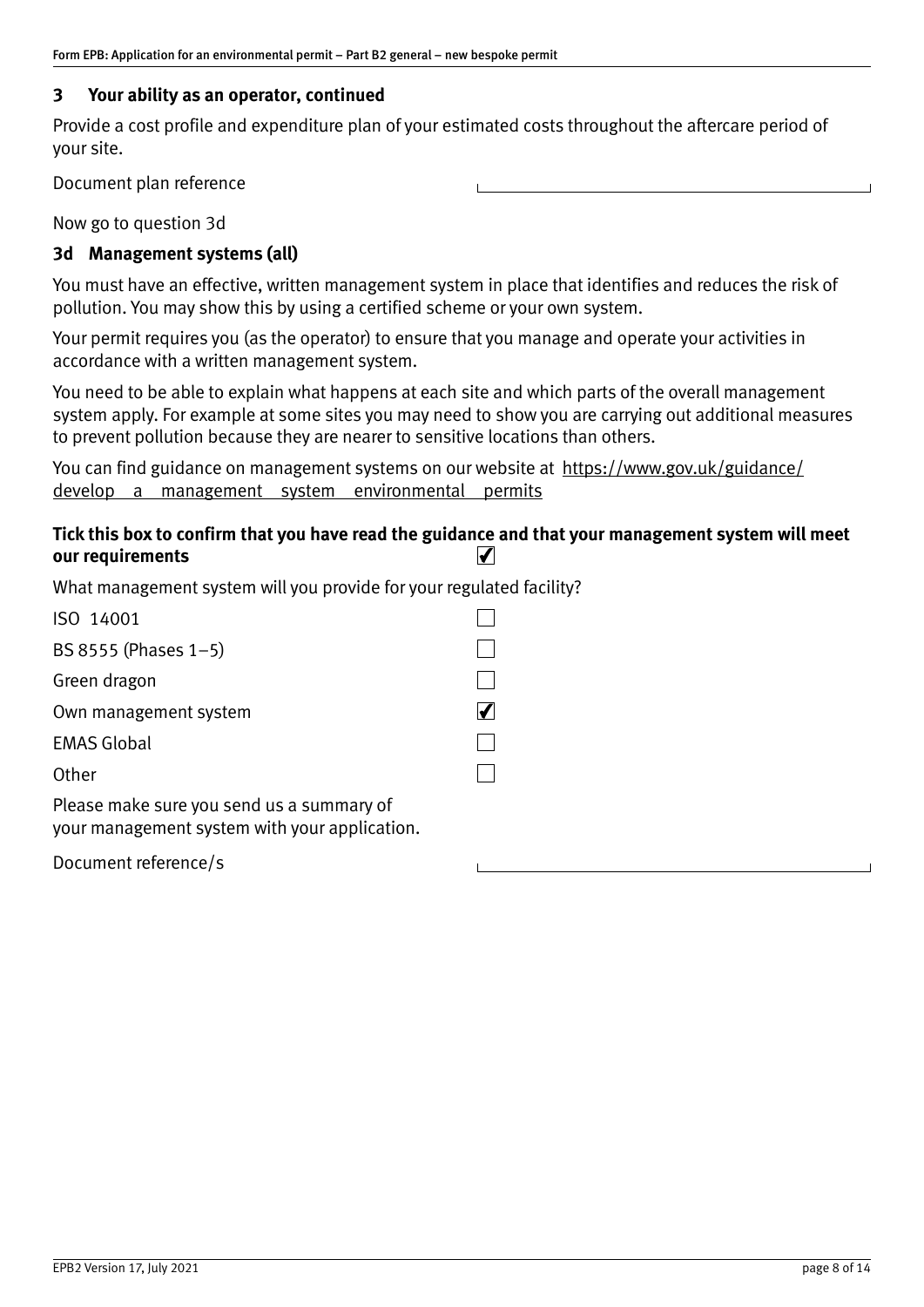# <span id="page-8-0"></span>**4 Consultation**

Fill in 4a to 4c for installations and waste operations and 4d for installations only.

Could the waste operation or installation involve releasing any substance into any of the following?

|                                                                                                                                                                                                                            | 4a A sewer managed by a sewerage undertaker?                                                                                                                                                                                    |                                                |  |  |  |
|----------------------------------------------------------------------------------------------------------------------------------------------------------------------------------------------------------------------------|---------------------------------------------------------------------------------------------------------------------------------------------------------------------------------------------------------------------------------|------------------------------------------------|--|--|--|
| No                                                                                                                                                                                                                         |                                                                                                                                                                                                                                 |                                                |  |  |  |
|                                                                                                                                                                                                                            | Yes $\blacktriangleright$ Please name the sewerage undertaker                                                                                                                                                                   |                                                |  |  |  |
|                                                                                                                                                                                                                            | 4b A harbour managed by a harbour authority?                                                                                                                                                                                    |                                                |  |  |  |
| No                                                                                                                                                                                                                         | $\blacktriangledown$                                                                                                                                                                                                            |                                                |  |  |  |
| Yes                                                                                                                                                                                                                        | $\Box$ Please name the harbour authority                                                                                                                                                                                        |                                                |  |  |  |
| 4c                                                                                                                                                                                                                         | Directly into relevant territorial waters or coastal waters within the sea fisheries district of a local<br>fisheries committee?                                                                                                |                                                |  |  |  |
| No                                                                                                                                                                                                                         | $\sqrt{}$                                                                                                                                                                                                                       |                                                |  |  |  |
| Yes $\vert \ \vert$                                                                                                                                                                                                        | Please name the fisheries committee                                                                                                                                                                                             |                                                |  |  |  |
|                                                                                                                                                                                                                            | 4d Is the installation on a site for which:                                                                                                                                                                                     |                                                |  |  |  |
|                                                                                                                                                                                                                            | 4d1 a nuclear site licence is needed under section 1 of the Nuclear Installations Act 1965?                                                                                                                                     |                                                |  |  |  |
| No                                                                                                                                                                                                                         | $\blacktriangledown$                                                                                                                                                                                                            |                                                |  |  |  |
| Yes                                                                                                                                                                                                                        |                                                                                                                                                                                                                                 |                                                |  |  |  |
|                                                                                                                                                                                                                            | 4d2 a policy document for preventing major accidents is needed under regulation 5 of the Control of<br>Major Accident Hazards Regulations 2015, or a safety report is needed under regulation 7 of those<br><b>Regulations?</b> |                                                |  |  |  |
| No.                                                                                                                                                                                                                        | $\blacktriangledown$                                                                                                                                                                                                            |                                                |  |  |  |
| Yes $\Box$                                                                                                                                                                                                                 |                                                                                                                                                                                                                                 |                                                |  |  |  |
| 5                                                                                                                                                                                                                          | <b>Supporting information</b>                                                                                                                                                                                                   |                                                |  |  |  |
| 5а                                                                                                                                                                                                                         | Provide a plan or plans for the site                                                                                                                                                                                            |                                                |  |  |  |
|                                                                                                                                                                                                                            | But not any mobile plant                                                                                                                                                                                                        |                                                |  |  |  |
| Clearly mark the site boundary or discharge point, or both. Also include site drainage plans, site layout<br>plans, and plant design drawings/process flow diagrams (as required).<br>(See the guidance notes on part B2.) |                                                                                                                                                                                                                                 |                                                |  |  |  |
|                                                                                                                                                                                                                            | Appendix A - Drawings<br>Document reference/s of the plans                                                                                                                                                                      |                                                |  |  |  |
| Provide the relevant sections of a site condition/baseline report if this applies<br>5b                                                                                                                                    |                                                                                                                                                                                                                                 |                                                |  |  |  |
|                                                                                                                                                                                                                            | See the guidance notes on part B2 for what needs to be marked on the plan.                                                                                                                                                      |                                                |  |  |  |
|                                                                                                                                                                                                                            | Document reference of the report                                                                                                                                                                                                | Appendix B- Site Condition and Baseline Report |  |  |  |
|                                                                                                                                                                                                                            | If you are applying for an installation, tick the box to confirm that you have sent in a baseline report                                                                                                                        | $\blacktriangledown$                           |  |  |  |
| 5с                                                                                                                                                                                                                         | Provide a non-technical summary of your application                                                                                                                                                                             |                                                |  |  |  |
|                                                                                                                                                                                                                            | See the guidance notes on part B2.                                                                                                                                                                                              |                                                |  |  |  |
|                                                                                                                                                                                                                            | Document reference of the summary                                                                                                                                                                                               | <b>Supporting Document</b>                     |  |  |  |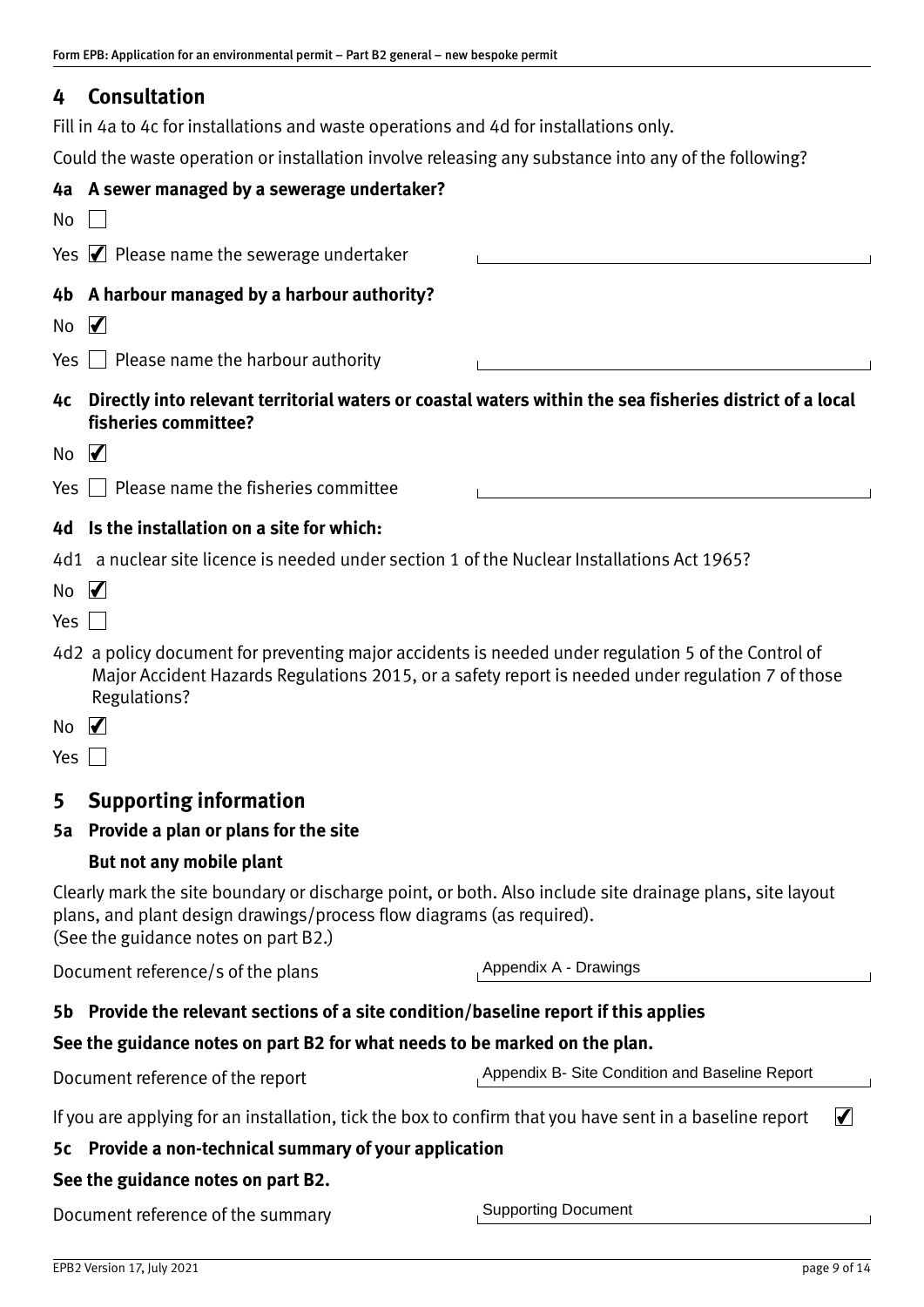## <span id="page-9-0"></span>**5 Supporting information, continued**

### **5d Are you applying for an activity that includes the storage of combustible wastes?**

This applies to all activities excluding standalone water and groundwater discharges.

 $No$   $\overline{V}$ 

Yes  $\Box$  Provide a fire prevention plan (see the guidance notes on part B2). You need to highlight any changes you have made since your pre‐application discussions.

Document reference of the plan

## **6 Environmental risk assessment**

Provide an assessment of the risks each of your proposed regulated facilities poses to the environment. The risk assessment must follow the methodology set out in 'Risk assessments for your environmental permit' at www.gov.uk/government/collections/technical-guidance-for-regulated-industry-sectors[environmental‐permitting](https://www.gov.uk/government/collections/technical-guidance-for-regulated-industry-sectors-environmental-permitting) or an equivalent method.

Document reference for the assessments

Appendix E Environmental Risk Assessment

### **For Waste and Installation Permits only**

All bespoke waste and installations permit applications must carry out a climate change risk assessment if the planned duration of the operation is more than 5 years. This will normally be reviewed and discussed with you as part of our compliance activities. However, we may require you to submit your climate change risk assessment as part of your application depending on your risk screening score. We will consider the information contained within your climate change risk assessment when we grant your permit. Conditions may be applied to some permits to manage climate risks.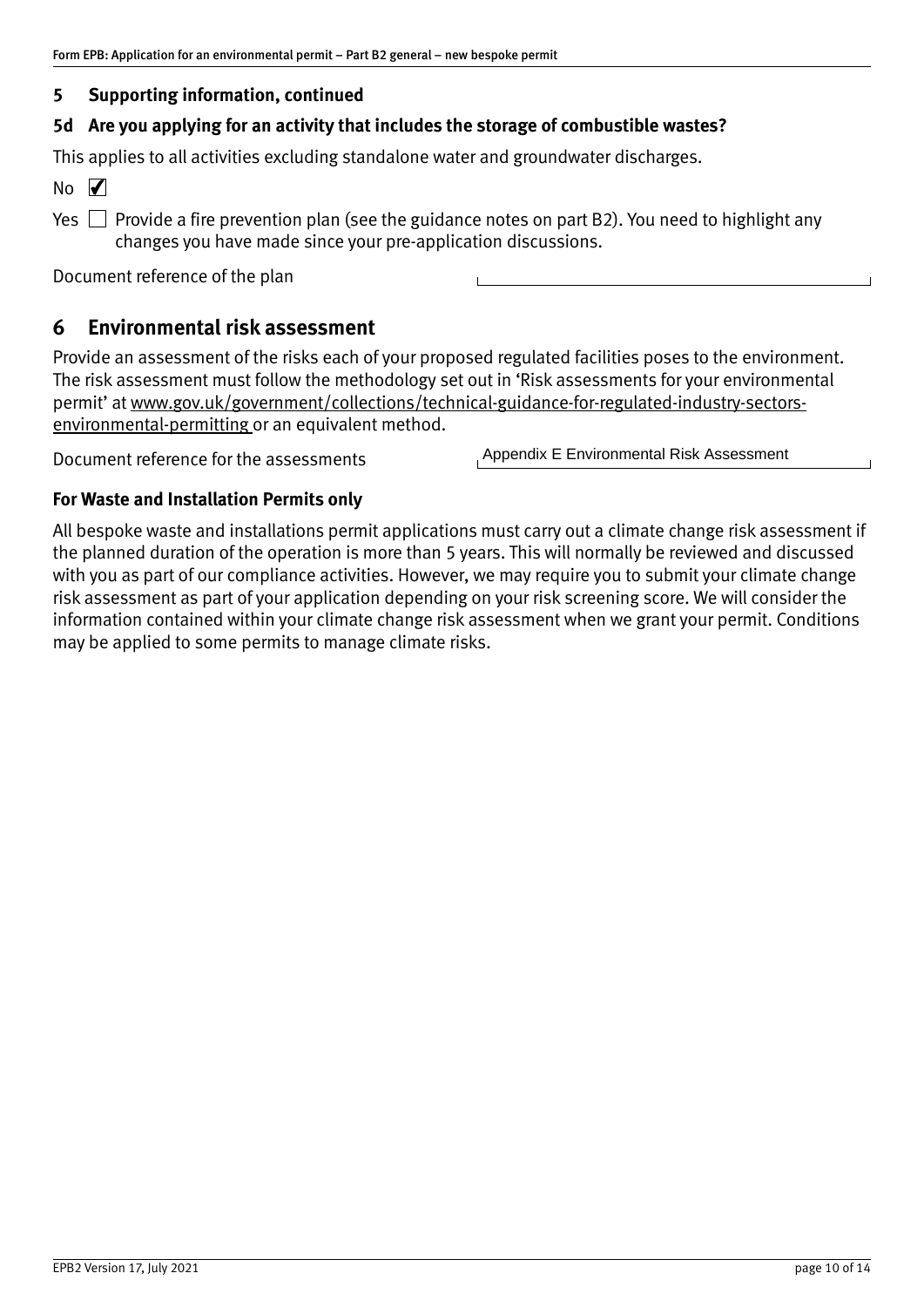### **6b Climate change risk screening**

See the guidance to Part B2.

Mark your score in each category in the table below. Add each individual score to give a total.

| <b>CATEGORY</b>              |                   | <b>SCREENING QUESTIONS</b>                                                                                                      | <b>SCORE</b>   | <b>YOUR SCORE</b> |
|------------------------------|-------------------|---------------------------------------------------------------------------------------------------------------------------------|----------------|-------------------|
|                              | <b>TIMESCALES</b> | How long will a permit be required for this site/activity?                                                                      |                |                   |
|                              |                   | 5 years or less of operation. No need to fill in the<br>rest of the screening. You do not need to fill in a risk<br>assessment. | $\mathbf 0$    |                   |
|                              |                   | Please go straight to question 7.                                                                                               |                |                   |
|                              |                   | Less than 20 years of operation                                                                                                 | 1              | 1                 |
|                              |                   | Until between 2040 and 2060<br>(between 20 and 40 years from now)                                                               | 3              |                   |
|                              |                   | Until 2060 or beyond (more than 40 years from now)                                                                              | 5              |                   |
| $\overline{2}$               | <b>FLOODING</b>   | What is your site's risk of flooding from rivers or the sea?                                                                    |                |                   |
|                              |                   | Not in a flood-risk zone                                                                                                        | $\mathbf 0$    |                   |
|                              |                   | Very low or Low                                                                                                                 | 1              | 1                 |
|                              |                   | Medium                                                                                                                          | $\overline{2}$ |                   |
|                              |                   | <b>High</b>                                                                                                                     | 5              |                   |
| 3                            | <b>WATER USE</b>  | If you use water for your site operations or fire prevention,<br>what is the source of your water?                              |                |                   |
|                              |                   | Water not required                                                                                                              | $\mathbf 0$    |                   |
|                              |                   | Mains water                                                                                                                     | 1              | 1                 |
|                              |                   | Surface water or groundwater abstraction                                                                                        | 5              |                   |
| <b>TOTAL SCREENING SCORE</b> |                   |                                                                                                                                 | 3              |                   |

If your total screening score is 5 or more, complete the climate change risk assessment and submit it with your permit application.

If you expect to operate for 5 years or less, you do not need to submit a risk assessment with your application, regardless of your screening score.

You must enter your score for every category in the table above. If you expect to operate for 5 years or less you may enter 'Not Applicable' for categories 2 and 3.

Document reference of the risk assessment

(if submitted with application)

If your total screening score is less than 5 we may still request your risk assessment as part of determining this application if we believe you face unmanaged climate risks.

If we do not review your risk assessment as part of your application, it will form part of your Environmental Management System and we will discuss it with you as part of our compliance activities.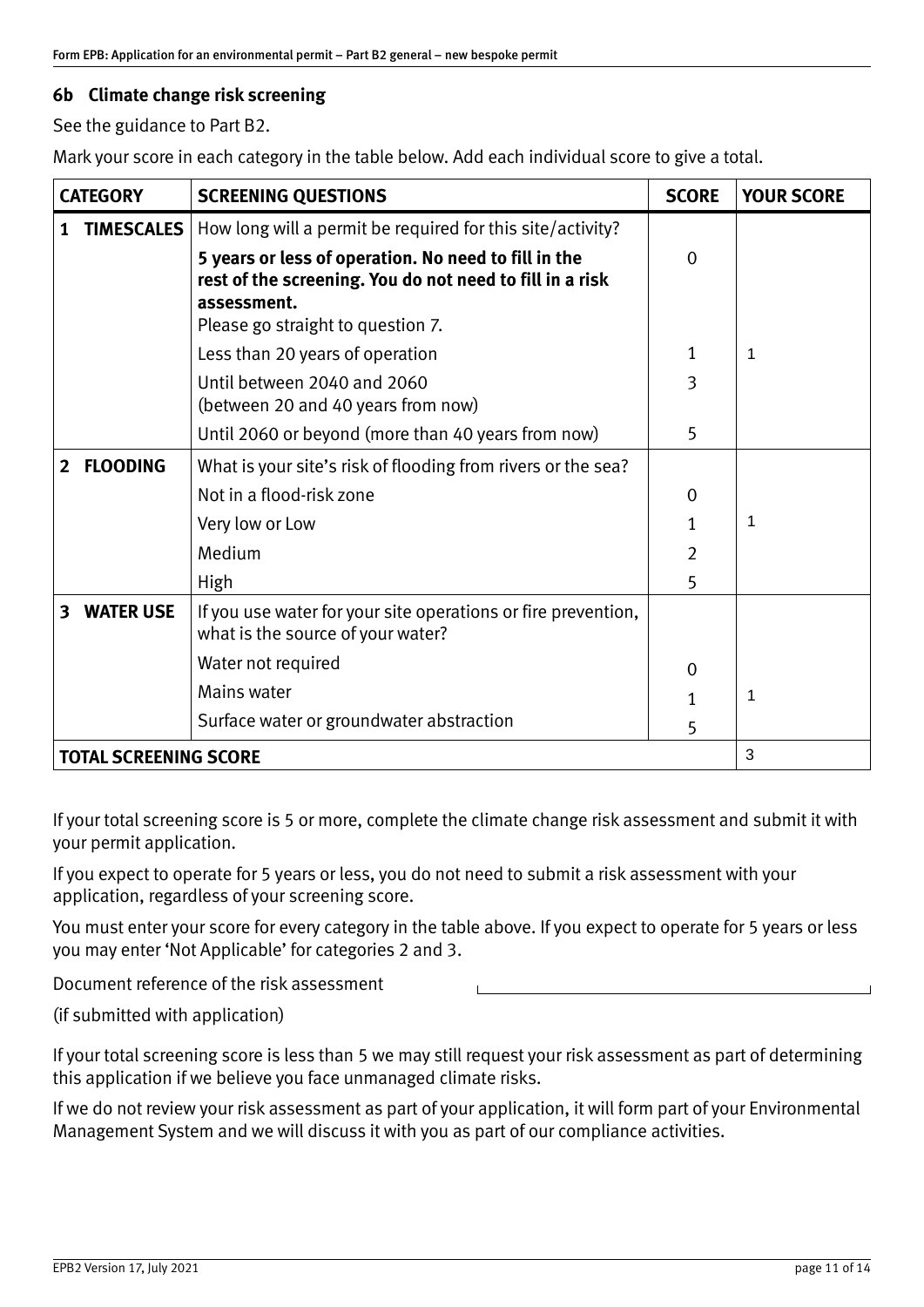## <span id="page-11-0"></span>**7 How to contact us**

If you need help filling in this form, please contact the person who sent it to you or contact us as shown below. General enquiries: 03708 506 506 (Monday to Friday, 8am to 6pm)

Textphone: 03702 422 549 (Monday to Friday, 8am to 6pm) Email: [enquiries@environment‐agency.gov.uk](mailto:enquiries@environment-agency.gov.uk)

Website: [www.gov.uk/government/organisations/environment‐agency](http://www.gov.uk/government/organisations/environment‐agency)

If you are happy with our service, please tell us. It helps us to identify good practice and encourages our staff. If you're not happy with our service, please tell us how we can improve it.

### **Please tell us if you need information in a different language or format (for example, in large print) so we can keep in touch with you more easily.**

### **Feedback**

(You don't have to answer this part of the form, but it will help us improve our forms if you do.)

We want to make our forms easy to fill in and our guidance notes easy to understand. Please use the space below to give us any comments you may have about this form or the guidance notes that came with it.

| How long did it take you to fill in this form?                                                                                          |                                                              |
|-----------------------------------------------------------------------------------------------------------------------------------------|--------------------------------------------------------------|
| We will use your feedback to improve our forms and guidance notes, and to tell the Government how<br>regulations could be made simpler. |                                                              |
| Would you like a reply to your feedback?                                                                                                |                                                              |
| Yes please                                                                                                                              |                                                              |
| No thank you                                                                                                                            |                                                              |
|                                                                                                                                         |                                                              |
|                                                                                                                                         | Crystal<br>03<br>irity approved by<br>Plain English Campaign |
| For Environment Agency use only                                                                                                         |                                                              |
| Date received (DD/MM/YYYY)                                                                                                              | Payment received?                                            |
|                                                                                                                                         | <b>No</b>                                                    |
| Our reference number                                                                                                                    | Amount received<br>Yes $\Box$                                |
|                                                                                                                                         | f <sub>1</sub>                                               |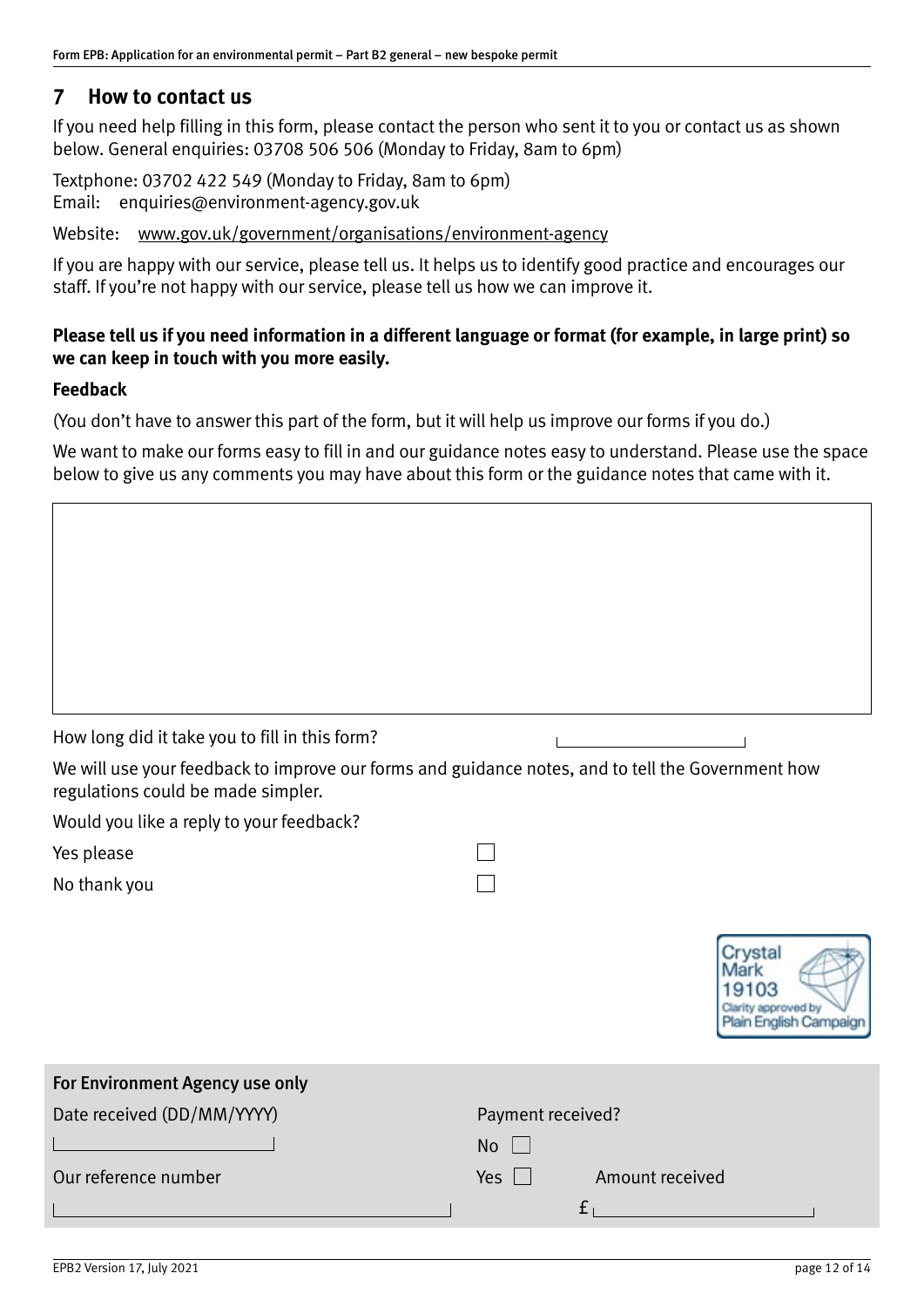## <span id="page-12-0"></span>**Plain English Campaign's Crystal Mark does not apply to appendix 1.**

# **Appendix 1 – Low impact installation checklist**

# **See the guidance notes on part B2.**

| Installation reference                                                                |                                                                                                                                                      |  |                      |             |
|---------------------------------------------------------------------------------------|------------------------------------------------------------------------------------------------------------------------------------------------------|--|----------------------|-------------|
| Condition                                                                             | Response                                                                                                                                             |  | Do you meet<br>this? |             |
| A – Management                                                                        | Provide references to show how your application meets A                                                                                              |  |                      | Yes         |
| techniques                                                                            | References                                                                                                                                           |  |                      | No          |
| B - Aqueous waste                                                                     | <b>Effluent created</b>                                                                                                                              |  | $m^3$ /day           | Yes<br>No   |
| C - Abatement systems                                                                 | Provide references to show how your application meets C                                                                                              |  |                      | Yes         |
|                                                                                       | References                                                                                                                                           |  |                      | No          |
| D - Groundwater                                                                       | Do you plan to release any hazardous<br>substances or non-hazardous pollutants<br>into the ground?                                                   |  | Yes<br>No            | Yes<br>No   |
| $E$ – Producing waste                                                                 | Hazardous waste                                                                                                                                      |  | Tonnes per<br>year   | Yes<br>No   |
|                                                                                       | Non-hazardous waste                                                                                                                                  |  | Tonnes per<br>year   |             |
| F – Using energy                                                                      | Peak energy<br>consumption                                                                                                                           |  | <b>MW</b>            | Yes<br>No   |
| G - Preventing accidents                                                              | Do you have appropriate measures to<br>Yes<br>prevent spills and major releases of liquids?<br>No                                                    |  |                      | Yes<br>No   |
|                                                                                       | Provide references to show how your application meets G                                                                                              |  |                      |             |
|                                                                                       | References                                                                                                                                           |  |                      |             |
| H – Noise                                                                             | Provide references to show how your application meets H                                                                                              |  |                      | Yes $\vert$ |
|                                                                                       | References                                                                                                                                           |  |                      | No          |
| Provide references to show how your application meets I<br>I – Emissions of polluting |                                                                                                                                                      |  | Yes                  |             |
| substances                                                                            | References                                                                                                                                           |  |                      | No          |
| J – Odours<br>Provide references to show how your application meets J<br>References   |                                                                                                                                                      |  | Yes                  |             |
|                                                                                       |                                                                                                                                                      |  |                      | No          |
| K - History of keeping to<br>the regulations                                          | Say here whether you have been involved<br>Yes<br>in any enforcement action as described in<br>No<br>Compliance History Appendix 1 guidance<br>notes |  |                      |             |